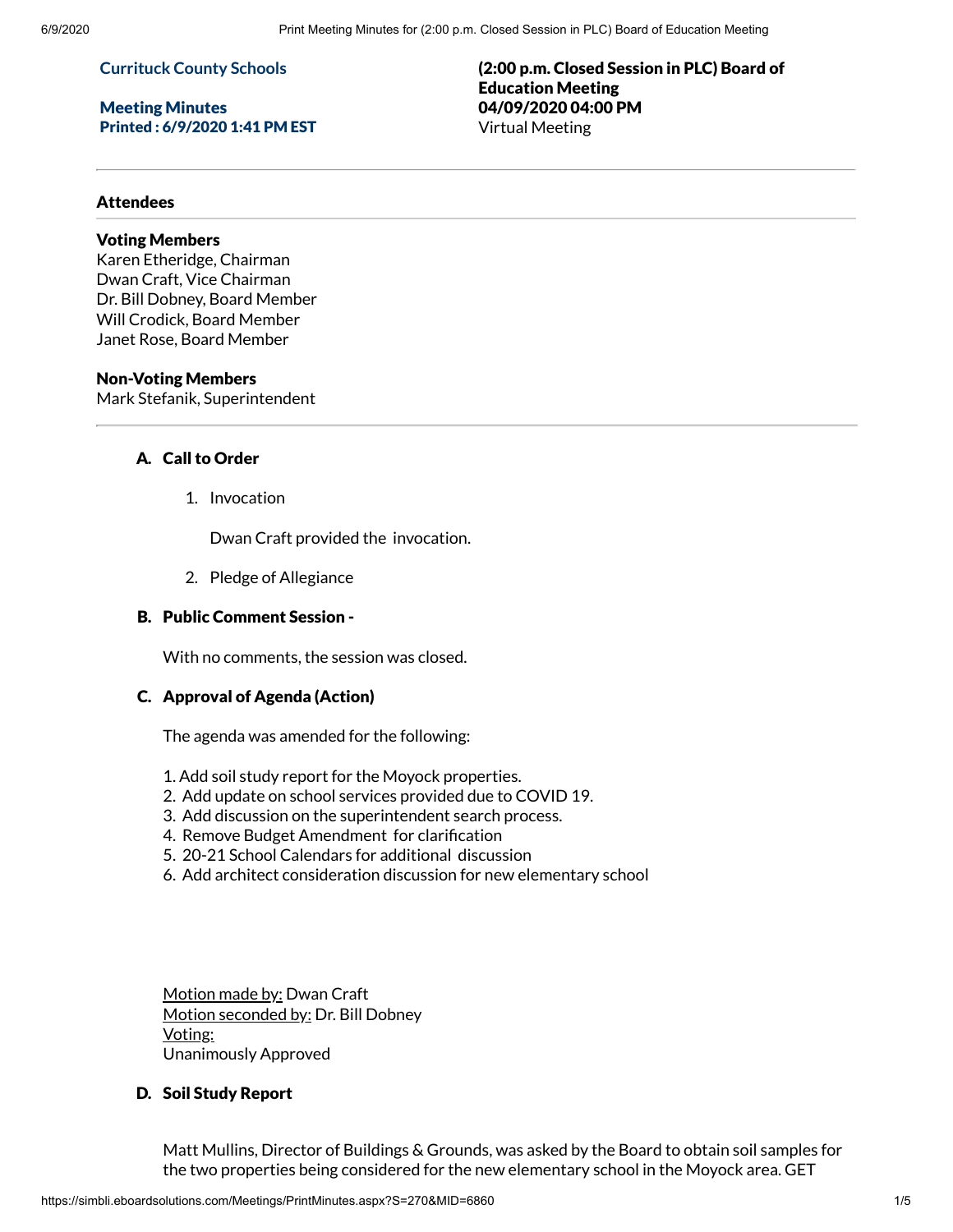6/9/2020 Print Meeting Minutes for (2:00 p.m. Closed Session in PLC) Board of Education Meeting

Solutions, a company that provides commercial and residential services in Currituck County and surrounding areas was selected.

Mr. Jerry Stalls of GET Solutions provided the Board with the findings of the study. Information on bores obtained from the Lazy Corner and Survey Road properties was presented.

There is concern with the pit near the Lazy Corner property. The lowering and raising of sediment in the pit also affects the level of the ground water within a certain radius of the pit. This can cause compaction of soil and could affect foundations. Survey Road has clay. There is concern with contracting and shrinking. The clay can be removed to a certain dept of course at an added cost to the project. However, this will add to the expense of the construction of the school.

Lazy Corner does have more topsoil than Survey Road The clay can be removed to a certain level. Survey Road will provide less reusable soil. There is groundwater at both sites. Survey Road ground water level is 3.5 to 5 ft. The ground water level at Lazy Corner is 5 to 8 ft and occasionally 9 to 10 ft. Survey Road would need wet water ponds and the ground water is closer to the topsoil. Contractors may have to do more water removal.

Mr. Stalls and Mr. Crodick discussed the cone of properties affected by the borrow pit. Mr. Crodick asked how large of a cone is used to gage the affect. Mr. Stalls said that unfortunately there is not an industry standard and should not be one in his opinion - due to the depth of a pit and volume of pumping. However, he added there are civil engineering companies who can conduct such studies on the cone of influence.

Mr. Stalls said the Survey Road site is more advantageous due to harvesting sand. Lazy Corner also has clay.

Will Crodick asked about the evaluation of the properties. Mr. Stalls said he could not provide evaluation information. Mr. Crodick inquired about the ground water runoff due to the evaluation and the effect on adjacent properties. Mr. Stalls said runoff could be a factor but for overflow basins and wet water ponds. Mr. Crodick asked if lower sites could inherit water issues at later dates. Mr. Stalls said that engineering could address the issues but uncertain.

Chairman Etheridge asked for a summary page with bullets and obstacles for each property.

# E. Discussion on Architect Firms for New Elementary School

Dr. Dobney stated that Clark M. Pierce of Walter Robbs Callahan & Pierce Architects (WRCP) has provided past engineering services to the schools. Janet Rose said she heard WRCP was a reputable firm. Superintendent Stefanik said the district recently conducted a RFQ for the new school's design and received approximately seven to eight quotes. NC Department of Public Instruction provides a list of approved designs. Any new design plan not on the list requires an additional approval process as well as an additional bid process. The RFQ was conducted using the current approved design list. WRCP submitted approved designs but could be asked if additional plans are available. Dr. Dobney cautioned that schools built in the other parts of the state may not meet the requirements of the local area and could cost more to build.

Will Crodick agreed with using the approved plans. Superintendent Stefanik said he could research to find firms that have built schools in northeastern NC. Mr. Crodick asked for the evaluation of the two sites. Stefanik said the County's Planning Department should have the information. The Board discussed looking at other school designs. The Board discussed reviewing school designs used in the areas between Currituck County and I95.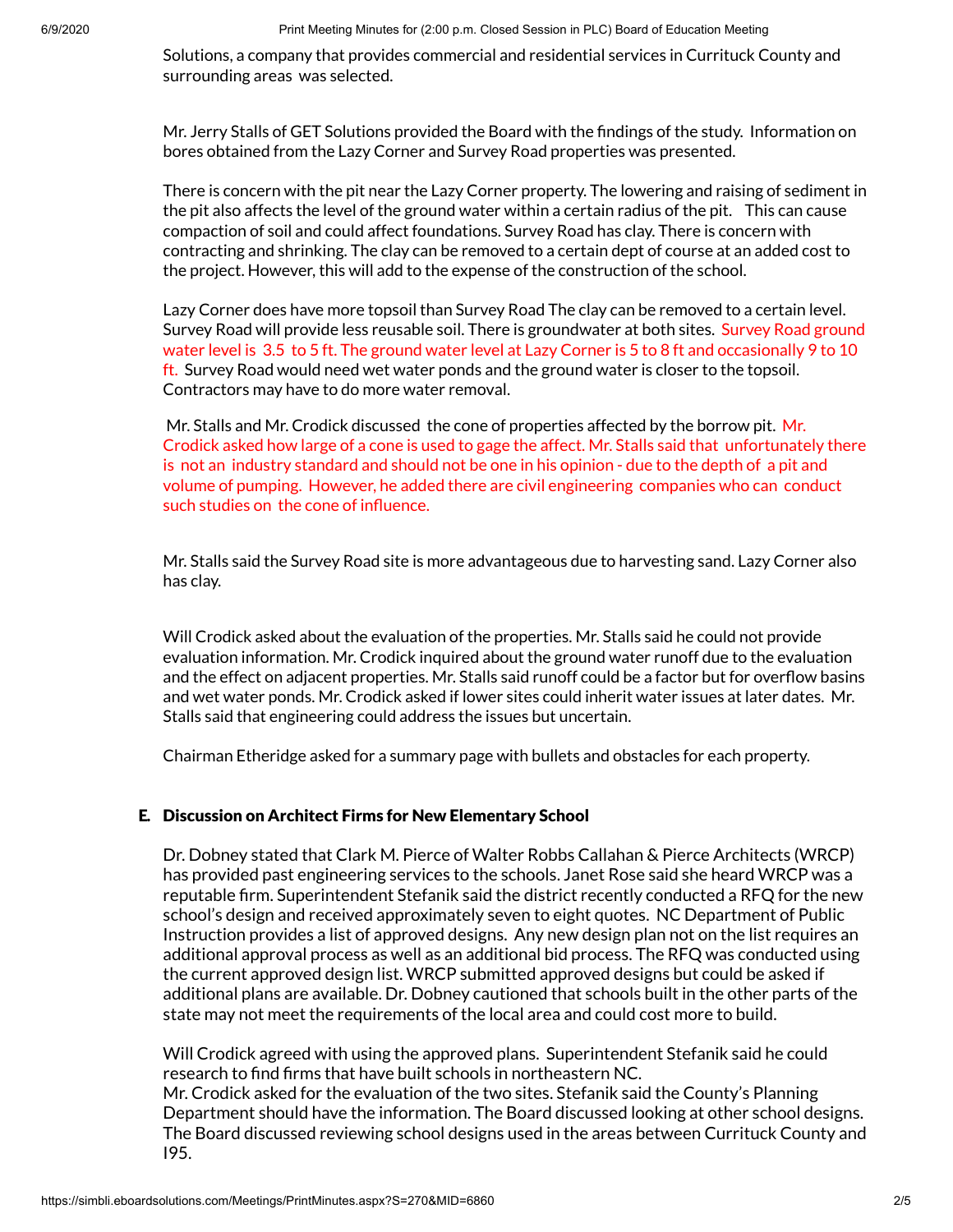6/9/2020 Print Meeting Minutes for (2:00 p.m. Closed Session in PLC) Board of Education Meeting

Mr. Crodick also asked about using a consultant, someone familiar with school building projects. Janet Rose mentioned using a project manager and a civil engineer.

Matt Mullins, Director of Buildings and Grounds, recommended reviewing the plans submitted during the RFQ process and also using the County's Project Engineer - which was offered instead of the district hiring a project manager.

# F. Update on School Services due to COVID-19

Superintendent Stefanik reported on the schools response to COVID 19. A newsletter has been created and will be sent out to staff and parents. Currently the district's School Nutrition Department served over 53,000 meals since the schools closed. Buses are used to transport the meals to certain pickup sites. The Technology Department has expanded services to help parents and students. CCS teachers have been through online training and are producing work for students.

Renee Dowdy and Dr. Matt Lutz, Assistant Superintendents, commended the work that has been completed to provide educational service and meals. They added how the new world of online teaching has been challenging. The Technology Dept. was able to get Chrome books to teachers earlier in the year and is currently working on providing devices to students.

Superintendent Stefanik said there have been discussions regarding bonuses for some of the employees who worked during the closing – primarily providing meals to students. He asked for permission to request funding for a bonus, if funds do not come from the state at least from the County Government. Janet Rose and Dwan Craft both supported the effort.

Janet Rose asked about child care for essential workers. Superintendent Stefanik said at a recent Superintendents' meetings it was recommended to wait for specific requests to see if the schools could accommodate. He said the district would need medical guidance to maintain safety.

# G. Graduation Ceremonies & Prom

Janet Rose asked about the district having graduation ceremonies and prom. Chairman Etheridge and Superintendent Stefanik referred to the newsletter that will be sent out to parents in an effort to keep everyone updated on the topic. Administration will do everything in its power but cannot address the scheduling of the events at the present time.

Renee Dowdy said that a message will go out to parents informing them about meals, Power School maintenance and grading information that will come out following spring break. Janet Rose commended the work of the Guidance Dept.

# H. Superintendent Search Discussion

Chairman Etheridge announced that Superintendent Stefanik will leave the district at the end of July 2020. The Board will start the process of lling the superintendent's position. It will not be taken lightly. At this time the Board is unsure if the Superintendent Search will be conducted in-house or outsourced.

Janet Rose made a motion of to hold a Special Meeting on April 21 **st** at 10:00 a.m. The motion was seconded by Chairman Etheridge. Superintendent Stefanik added that the Board needs to discuss the Capital Outlay Budget and architect firms for the construction of the new school. Dr. Dobney asked for a closed session.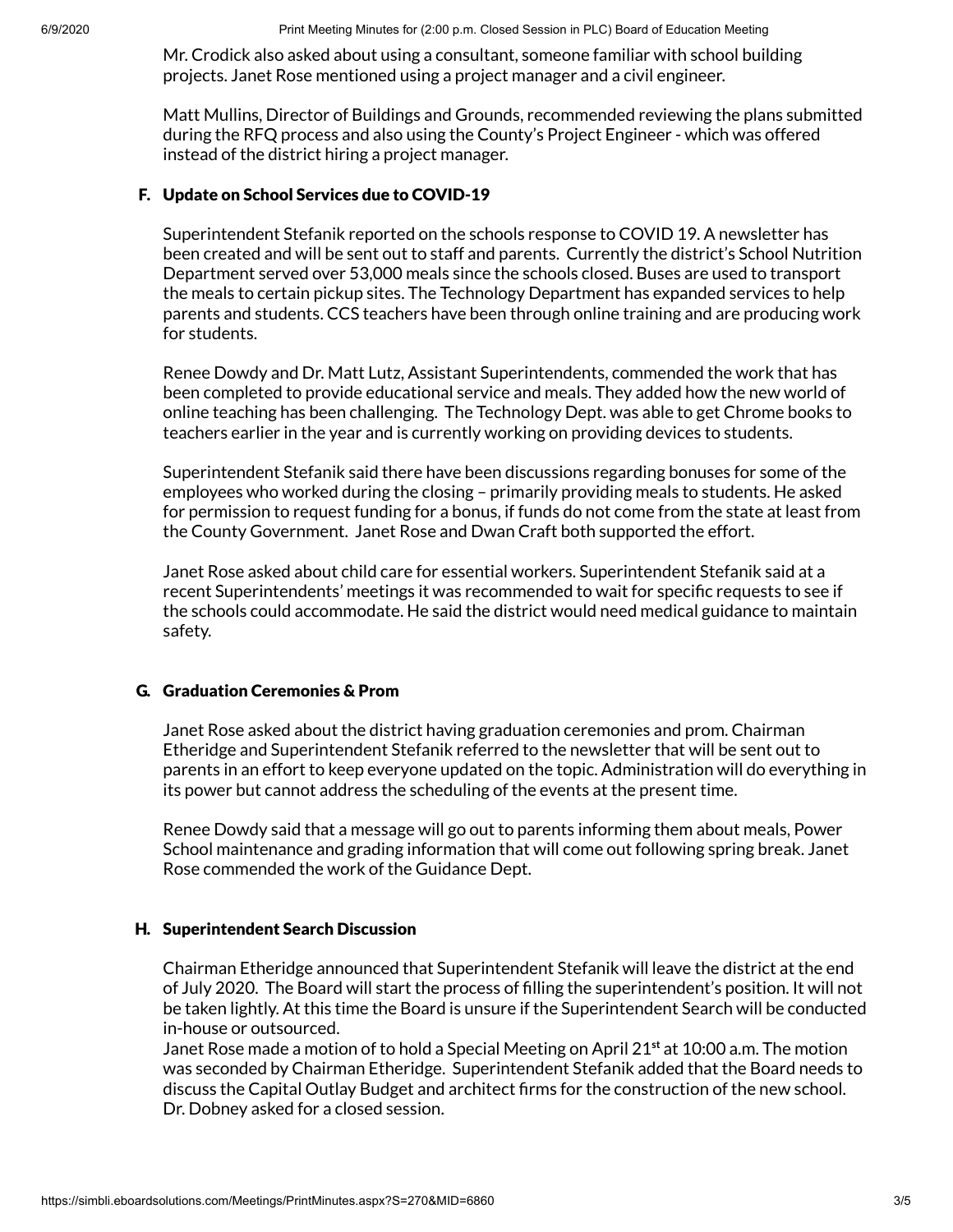## I. 2020-2021 School Calendars (Action)

Will Crodick said he did not like the increase of early release days added to the 2020-2021 school calendars. He would rather have schools closed for the full day for staff development rather than having several 1/2 days. Mr. Crodick said instructional time suffers, it's not cost efficient - utilities and buses are still utilized and it can create a hardship for parents dealing with childcare issues.

Janet Rose asked Dr. Lutz's for a recommendation. Dr. Lutz said only two more early release days were added and that the days were aligned with the high school schedule. The time will be scheduled for professional development for staff.

Mrs. Dowdy said that on a recent survey, parents preferred early release days on Fridays instead of the middle of the week.

Mrs. Rose said it has been difficult finding time to schedule the implementation of the antibullying training. She said the early release days could be used for professional development such as trainings.

Mr. Crodick reiterated that time was lost during early release days. He agreed it was beneficial for teachers to receive staff development but the time lost was not beneficial for parents and students.

Janet Rose recommended that the discussion be stopped until Dr. Lutz could regain connection – since the meeting was being held virtually.

The discussion was resumed and the amount of instruction time was discussed. Professional development scheduled when all schools are closed allows all staff member to attend. Dr. Lutz said it allows 5 **th** grade at MES to looks like a 5 **th** grade at KIES.

Mr. Crodick said that he disagrees and he also does not care for professional speakers but prefers unit and grade levels meetings.

Janet Rose made the motion to approve the 20-21 calendars. The motion was seconded by Dwan Craft. Will Crodick was the only member opposed.

Motion made by: Janet Rose Motion seconded by: Dwan Craft Voting: Karen Etheridge - Yes Dwan Craft - Yes Dr. Bill Dobney - Yes Will Crodick - No Janet Rose - Yes

## J. Consent Agenda (Action)

Motion made by: Dwan Craft Motion seconded by: Dr. Bill Dobney Voting: Unanimously Approved

- 1. Personnel Report Dated April 2, 2020
	- a. Leave Report Confidential
- 2. Banking Reconciliation